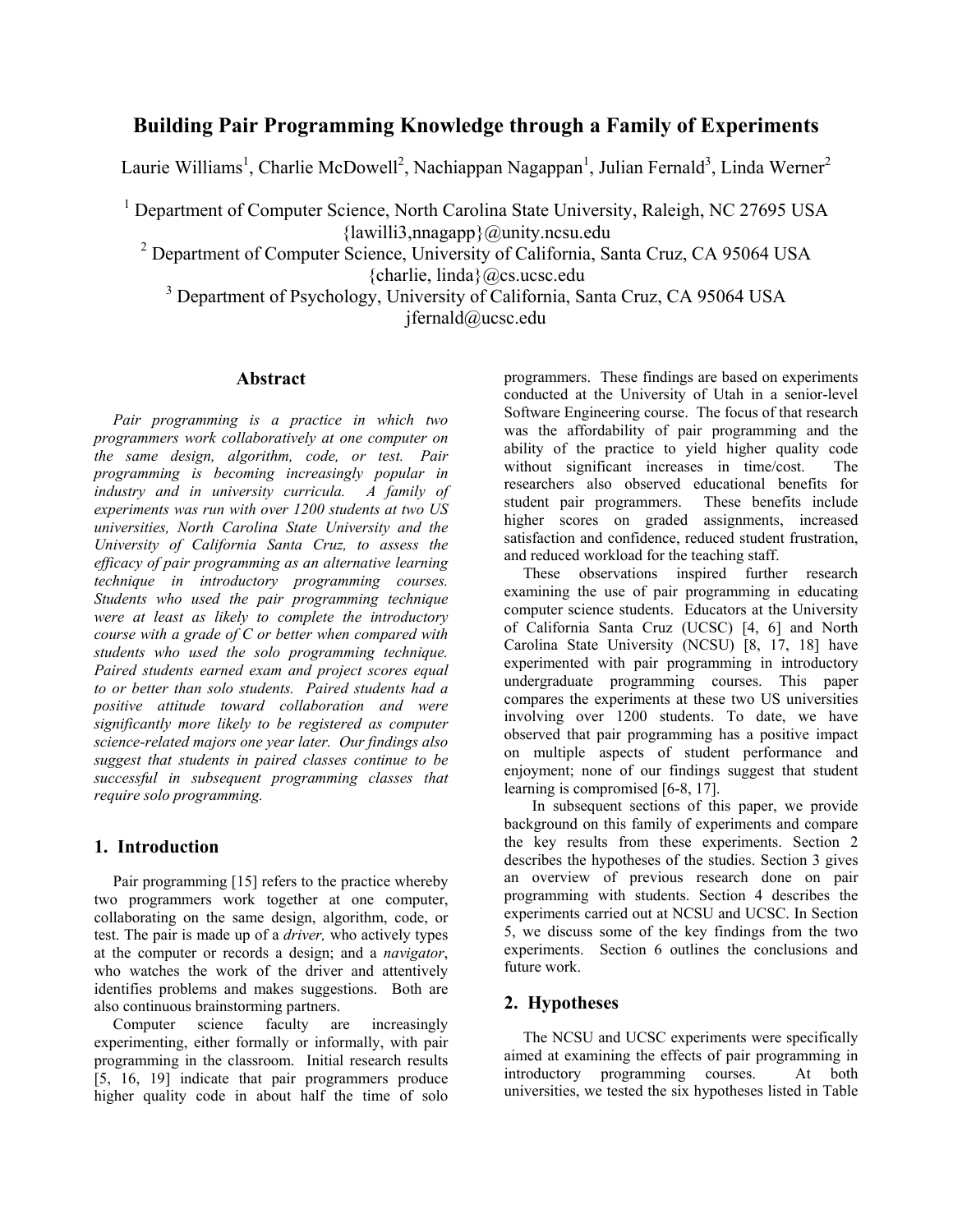1. Each of these hypotheses are examined later in Section 5.

#### **Table 1: Hypotheses**

| No.            | <b>Hypothesis</b>                                                                                                                                                           |
|----------------|-----------------------------------------------------------------------------------------------------------------------------------------------------------------------------|
| H1             | An equal or higher percentage of students in paired labs will<br>complete the class with a grade of C or better compared to<br>solo programmers.                            |
| H2             | Students who work in pairs will earn exam scores equal to or<br>higher than solo programming students.                                                                      |
| H <sub>3</sub> | Students who complete programming projects using pair<br>programming produce better programs than students working<br>alone.                                                |
| H4             | Students in paired labs enjoy pair programming and will<br>have a positive attitude towards collaborative programming<br>settings.                                          |
| H5             | The use of pair programming in an introductory computer<br>science course does not hamper student performance in<br>future solo programming courses.                        |
| H6             | participating in pair programming<br>will<br>Students<br>be<br>significantly more likely than solo programmers to pursue<br>computer science-related majors one year later. |

Drawing general conclusions from empirical studies in software engineering is difficult because any process depends to a large degree on a potentially large number of relevant context variables. For this reason, we cannot assume a priori that the results of a study generalize beyond the specific environment in which it was conducted [2]. Researchers become more confident in a theory when similar findings emerge in different contexts [2]. By performing multiple case studies and/or experiments and recording the context variables of each case study, researchers can build up knowledge through a family of experiments [3] which examine the efficacy of a new practice. Replication of experiments addresses threats to experimental validity. We add to the knowledge about pair programming with our results.

As Basili et al. state [2], in order for others to determine whether results from related experiments can be generalized, experimenters need to document the "key choices made during experimental design" and the key indicators of the context in which the experiment took place. The research at NCSU and UCSC involved replication of a family of pair programming experiments in two different university contexts with varying classroom situations. We place information about these two university contexts and classroom situations in Table 2.

### **Table 2: University Context**

| <b>NCSU</b>                | <b>UCSC</b>                 |
|----------------------------|-----------------------------|
| Southeastern US            | Western US                  |
| Research I University with | Research I University with  |
| \$440M external funding in | \$68M external funding in   |
| 2001-2                     | 2001-2                      |
| 77% undergraduates         | 90% undergraduates          |
| University population:     | University population:      |
| 29,637                     | over 14,000                 |
| CS located in College of   | CS located in College of    |
| Engineering                | Engineering                 |
| 39 tenured/tenure-track    | 18 tenured/tenure-track     |
| faculty and 5 lecturers in | faculty and 4 lecturers in  |
| CS department              | CS department               |
| Approximately 900 CS       | Approximately 550 CS        |
| undergraduates (13%        | undergraduates (18%         |
| women; 24% minorities)     | women; 48% minorities)      |
| Intro. programming course  | Intro. course taught by     |
| taught primarily by        | lecturers with Ph.D. and    |
| lecturers with MS in CS    | tenure/tenure-track faculty |
| Intro. programming course  | Intro, course laboratories  |
| laboratories taught by     | supervised by graduate      |
| more advanced              | students and advanced       |
| undergraduates             | undergraduates              |

# **3. Related Work**

We have reported previously on the results of the NCSU [8, 17, 18] and UCSC [4, 6, 7] studies in separate papers. Those separate studies each support, to varying degrees, the previously listed hypotheses. In this paper, we focus on the similarities and differences in the findings and experimental conditions in which these studies were conducted.

Researchers at other institutions have also experimented with pair programming. A study performed at the University of Wales [12] indicates that students with lower self-reported programming skill enjoy pair programming more than students with higher self-reported programming skill. Students with a selfreported higher skill level report the least satisfaction when they pair program with students of lesser selfreported skill level. The researchers also found some evidence that students produce their best work when they are paired with a partner of equal skill level. Additionally, an experiment carried out at Carnegie Mellon University [13] in collaboration with the Government of South Africa found that pair programming is as effective as formal inspections in reducing defects in software work products.

Williams et al. found that students working in pairs produce higher quality code in about half the elapsed time when compared with solo programmers [19]. A similar experiment conducted by Nawrocki and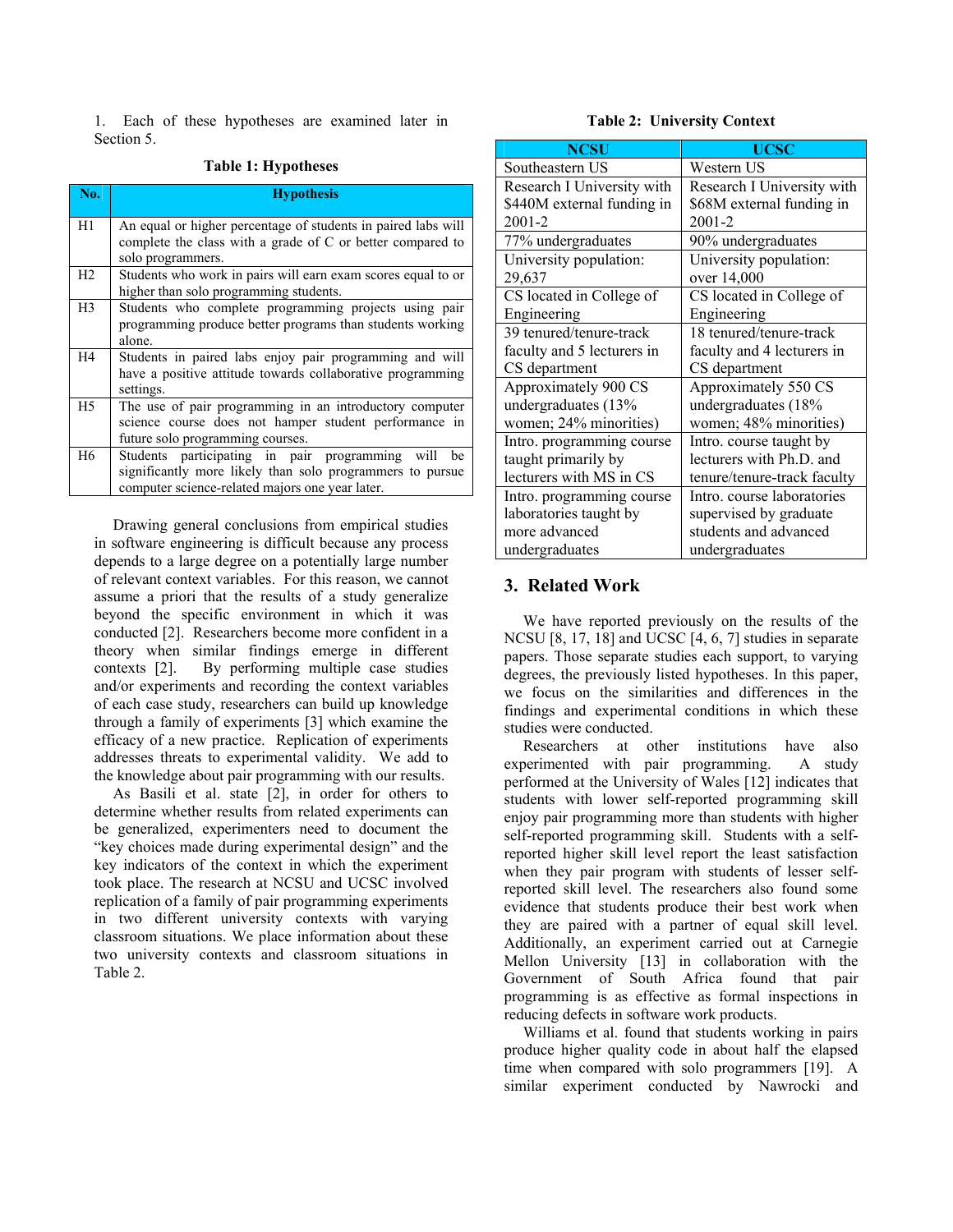Wojciechowski [9] has concluded contradictory results, indicating that pairs spend almost twice as much total programmer effort as solo programmers. Examining their study, pairs did take twice as much time in the first program which took the students between 2.5-4 hours to complete. These findings are consistent with earlier studies [10, 19] indicating that pairing is significantly more expensive when programmers are first learning the dynamics of pairing. By the end of the fourth program in their study, students had about 13 hours of pairing experience. In the fourth program, the pairs were beginning to look more affordable. Our observations, as well as anecdotal evidence, suggest that it takes programmers a few hours to a few days to transition from solo to collaborative programming [16]. Based on these observations, the Nawrocki study would likely have been more consistent with earlier studies had it been done for a longer period of time.

# **4. Experimental Methodology and Context**

Repetition involves the execution of families of experiments and a set of unifying principles that allows results to be unified and combined [2]. Accordingly, we describe the experiments carried out at NCSU and UCSC. The context varies between these experiments; variables such as class size, class composition, assignments, teaching style, and instructor differ. We examine the consistency of results despite these contextual differences. The consistency attests to the robustness of the results.

We collected data from three semesters of the introductory programming course (hereafter referred to as CS1) at NCSU (Fall 2001, Spring 2002, and Fall 2002), and from three quarters of CS1 at UCSC (Fall 2000, Winter 2001, and Spring 2001). The experimental conditions at each institution are compared in Table 3 and discussed in the remainder of this section.

### **4.1. Experimental Subjects**

Most students are from the College/School of Engineering and are either freshmen or sophomores; however, students of all undergraduate and graduate levels may take the course. The NCSU studies were specifically aimed at the effects of pair programming on beginning students. Therefore, only the results of the first year students and sophomores taking the class for credit were analyzed, discarding data from the lifelong education students, juniors, seniors, and graduate students and auditors from the study. The UCSC studies took into account all the enrolled students in the course.

|  |  |  |  |  | <b>Table 3: Comparing Experimental Conditions</b> |
|--|--|--|--|--|---------------------------------------------------|
|--|--|--|--|--|---------------------------------------------------|

| <b>NCSU</b>                    | <b>UCSC</b>                                               |
|--------------------------------|-----------------------------------------------------------|
| 15 week semesters              | 10 week quarters                                          |
| Two 50 minute lectures per     | Two 105 minute or three 70                                |
| week.                          | minute lectures per week.                                 |
| Lecture size during study: 81- | Lecture size during study:                                |
| 206                            | 102-134                                                   |
| One three-hour closed lab per  | One 90 minute open lab per                                |
| week. Specific closed-lab      | week. No specific lab                                     |
| assignment completed           | assignment. Students work on                              |
| weekly. Mandatory pairing      | programming projects.                                     |
| for programming project        |                                                           |
| began during lab.              |                                                           |
| Three programming projects     | Four or five programming                                  |
| (four in Spring 2002)          | projects completed outside of                             |
| completed outside of lab.      | lab (and worked on during                                 |
|                                | open lab).                                                |
| Only freshmen and              | All enrolled <sup>2</sup> students                        |
| sophomores included in study   | included in study data.                                   |
| $data1$ .                      |                                                           |
| 660 students in the study      | 555 students in the study                                 |
| Exams were completed           | Exams were completed                                      |
| individually.                  | individually.                                             |
| Grade based on two             | Grade based on four                                       |
| midterms, a final, lab         | biweekly quizzes, a final, and                            |
| assignments, and               | programming projects.                                     |
| programming projects.          |                                                           |
| Pairing and non-pairing        | Pairing and non-pairing                                   |
| sections during same term.     | sections in different terms.                              |
| Two instructors taught at      | One instructor taught a paired                            |
| least one paired and one solo  | section one term and a solo                               |
| section each term and one      | section in a different term.                              |
| instructor taught only a solo  | Two different instructors                                 |
| section.                       | taught the other two pair                                 |
|                                | sections.                                                 |
| Partners randomly assigned     | Partners assigned from                                    |
| and changed every 2-3<br>weeks | student preference list of<br>three and remained the same |
|                                |                                                           |
|                                | all quarter.                                              |

### **4.2.Experimental Lecture Sections**

 $\overline{a}$ 

At NCSU, multiple lecture sections are offered each semester. During each semester, at least one lecture section offered traditional, solo programming labs. In the other section(s), students were required to complete their lab assignments using pair programming. At the time of enrolment, students had no knowledge of the experiment or if their section would have paired or solo labs.

<sup>&</sup>lt;sup>1</sup> Students had the option to participate in the study. Whether or not they opted to participate, they had no choice on whether to pair or work solo.

 $2$  All enrolled students were invited to participate in the study. A very small percentage elected to not participate which meant they didn't complete the class questionnaire and didn't allow access to their full university record.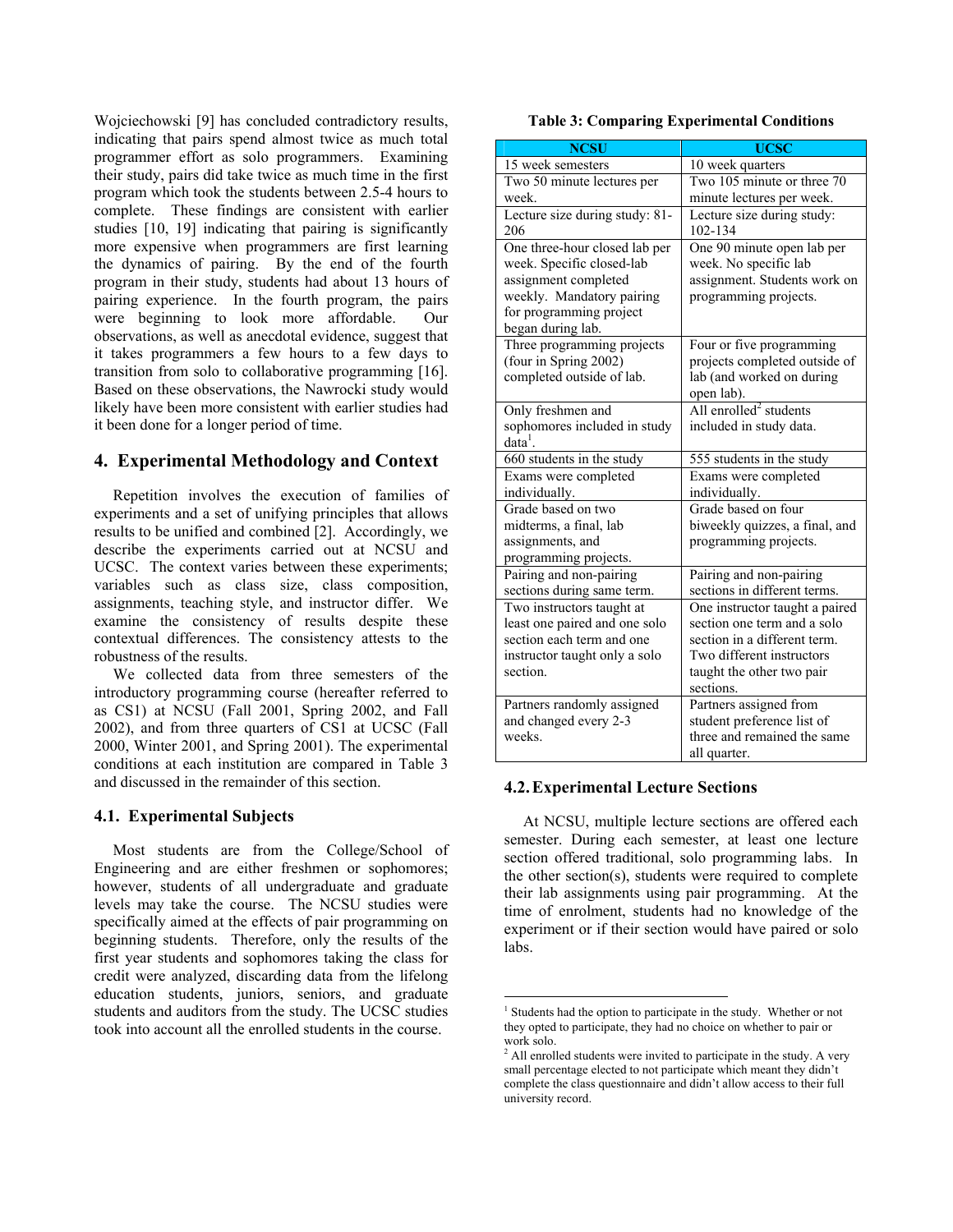At UCSC, only the winter 2001 term offered multiple lecture sections. We thought it was unfair to the students to split one lecture section into pairing and solo labs, therefore, all students in a given term were either pairing or all were solo. The Fall 2000 and Spring 2001 lectures were taught by C. McDowell. The two Winter 2001 lecture sections were taught by tenured/tenure track faculty not otherwise involved in the study.

### **4.3. Labs and Programming Assignments**

The compulsory closed labs at NCSU allowed for the controlled use and observation of pair programming. Closed labs are excellent for controlled use of pair programming [4] because the instructor or teaching assistant can ensure that people are, indeed, working in pairs at one computer. They can also monitor that the roles of driver and navigator are rotated periodically. The lab period is run as a closed lab, where students are given weekly assignments to complete during the allotted time. Lab assignments are "completion" assignments whereby students fill in the body of methods in a skeleton of the program prepared by the instructor. In contrast, the labs at UCSC are open. Instead of specific lab assignments, the students use the lab time primarily as teaching assistant office hours and as a time to get help with their programming projects. At UCSC, there was essentially no direct supervision of the pairing process.

At both universities, the programming projects are "generative," that is, the students start the project from scratch without any structure imposed by the instructor.

#### **4.4. Partner Assignment**

At UCSC, students in the pairing sections submitted a list of three names of potential partners, and partners were assigned based on these preferences. In nearly all instances, students were assigned a partner from their list. Those that stated no preference were randomly assigned a partner. Whenever possible, students remained with the same partner throughout the quarter. Due to schedule changes and drops, a few partner reassignments were necessary. As a result of hardships, such as heavy work schedules or living far from campus, 17 students across the three pairing sections were permitted to program alone. Data from these students was combined with the data from the students in the non-pairing section.

In the pair programming labs at NCSU, students were randomly assigned partners based on a web-based computer program; pair assignments were not based on student preferences. Students worked with the same partner for two to three weeks. If a student's partner did not attend a particular lab, then after ten minutes, the

student was assigned to another partner. If there were an odd number of students, three students worked together; no one worked alone.

At NCSU, the policy for pairing on projects completed outside of class was changed each semester. Instructors struggled with this policy because they were concerned with student pairing when not under the watchful eye of a lab instructor and fairness between the solo and paired course sections. In Fall 2001, the instructor made pairing on outside projects optional for both sections. The following semester, a policy was instituted whereby students could only pair on projects if they had earned a grade of 70% or better on midterm examinations. However, students complained because they wanted to pair, particularly those who scored close to 70%. This resulted in another policy change in Fall 2002; students in paired sections were then mandated to complete their outside projects with their assigned partner from the closed lab. This policy seemed to work best and was successfully continued in the spring 2003 semester.

At UCSC, we had the same concern about fairness between pairing and solo programmers. The solution adopted at UCSC was to have all students in one term use pairing and all students in a different term work alone. In this way, pairing students were not compared directly (for grading purposes) with solo students. Some indirect comparison is unavoidable to the extent that precise grading standards are applied across different terms. To help minimize student failure to adhere to proper pair programming procedure (alternating driver and navigator roles), along with each assignment, students submitted a log indicating the amount of time they spent on the assignment. Pairing students were asked to differentiate between time spent driving, navigating, and working alone. The form used to record and submit this log (on paper) included the following reminder:

*As a reminder, each partner should "drive" roughly 50% of the time the team is working together, and at most 25% of an individual's effort for an assignment can be spent working alone. Any work done by a solitary programmer must be reviewed by the partner. The object is to work together, learning from each other, not to divide the work into two pieces with each partner working on a different piece.* 

Table 4 summarizes the enrollment and pair/solo sample size for the various classes along with the instructor (denoted by Inst in Table 4) information.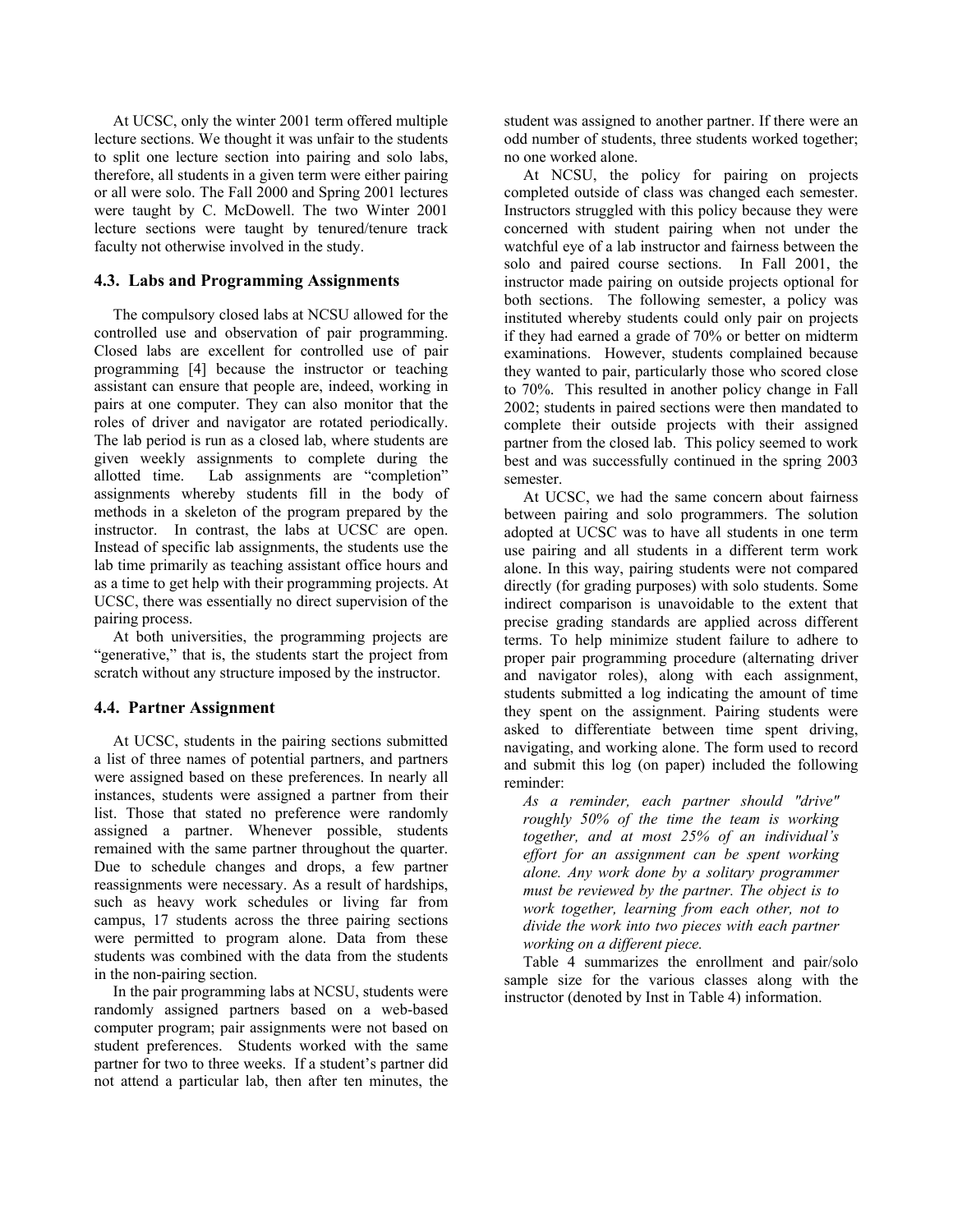#### **4.5. Questionnaires**

In addition to the normal course data, the students at NCSU were asked to complete a lengthy questionnaire at the end of the semester that was used to study their attitude and perception towards pair programming. In addition, all NCSU students took a programming assessment questionnaire at the beginning of the course that was used to assess their initial programming skill level.

At UCSC, the students completed a lengthy questionnaire at the start of the term and a shorter questionnaire at the end of the term. In addition, at the completion of each assignment, students were asked to report on their level of confidence in their solution, how much they enjoyed working on the assignment, and how satisfied they were with the process.

The data from these questionnaires will be the subject of future papers. In addition, some of the data was used to further confirm the equivalence of the populations from the various sections.

#### **5. Quantitative results**

In this section, we review the quantitative results of these experiments. Section 5.1 illustrates the academic equivalence of our experimental samples. The remaining sections examine each of the hypotheses from Table 1.

#### **5.1. Academic Equivalence**

In experimental design, it is important to assess the equivalence of the control and experimental groups. Based on important, pre-determined factors, the actual

equivalence of the groups is used to determine the proper data techniques to use for sound statistical analysis. In this section, we discuss the academic equivalence of the groups under study at both universities. Most US universities require college applicants to take and report the scores of the three-hour standard college entrance exam, the Scholastic Aptitude Test (SAT). The SAT has a Math test/score and a Verbal test/score. Student SAT scores were used at both universities to assess the equivalence of the pairing and solo sections.

A key measure of mathematical ability is the SAT-Math (SAT-M) score. At NCSU, one-way ANOVAs were conducted for each semester to analyze the variance between the SAT-M scores of the paired and solo sections. There were no significant differences between the pairing sections and the solo sections for the Spring 2002 and Fall 2002 semesters. There was a significant difference in SAT-M scores for pairing students (Mean=662) and solo students (Mean=625) for the Fall 2001 semester  $F(1,X) = 5.19$ , p<.018. To accommodate for the SAT-M difference we use the SAT-M as a covariate in our analysis of the Fall 2001 sections.

At University of California-Santa Cruz, one-way ANOVAs were conducted on the four course sections for three variables: (1) SAT-M, (2) SAT-Verbal (SAT-V), and (3) high school GPA (required of most freshmen applicants for admission to UCSC) or transfer GPA (required of all transfer students). There were no significant differences between sections on SAT-M or

| <b>Institution /Term</b> | <b>Paired Sections</b> |                   | <b>Solo Sections</b> | <b>Total Section</b> |                   |
|--------------------------|------------------------|-------------------|----------------------|----------------------|-------------------|
|                          | <b>Participants</b>    | <b>Total</b>      | <b>Participants</b>  | <b>Total</b>         | <b>Enrollment</b> |
|                          |                        | <b>Enrollment</b> |                      | <b>Enrollment</b>    |                   |
| NCSU F01 Inst A          | 44                     | 81                | 0                    | 0                    | 81                |
| <b>NCSU F01 Inst A</b>   | $\Omega$               | $\theta$          | 69                   | 96                   | 96                |
| NCSU S02 Inst A --       | 82                     | 105               | 0                    | $\theta$             | 105               |
| Section 1                |                        |                   |                      |                      |                   |
| NCSU S02 Inst $A -$      | $\theta$               | $\Omega$          | 76                   | 104                  | 104               |
| Section 2                |                        |                   |                      |                      |                   |
| NCSU S02 Inst $B -$      | 38                     | 48                | 26                   | 37                   | 85                |
| Section 1                |                        |                   |                      |                      |                   |
| NCSU $S$ 02 Inst B –     | 160                    | 206               | 0                    | $\theta$             | 206               |
| Section 2                |                        |                   |                      |                      |                   |
| NCSC $F02$ Inst B $-$    | 55                     | 104               | $\theta$             | $\theta$             | 104               |
| Section 3                |                        |                   |                      |                      |                   |
| NCSU F02 Inst C          | $\Omega$               | $\theta$          | 110                  | 165                  | 165               |
| UCSC F00 Inst F          | 171                    | 171               | 0                    | 0                    | 171               |
| UCSC W01 Inst D          | 138                    | 138               | $\overline{0}$       | $\theta$             | 138               |
| UCSC W01 Inst E          | 115                    | 115               | 0                    | $\Omega$             | 115               |
| UCSC S01 Inst F          | 0                      | 0                 | 131                  | 131                  | 131               |

**Table 4: Sample Sizes (Inst = Instructor)**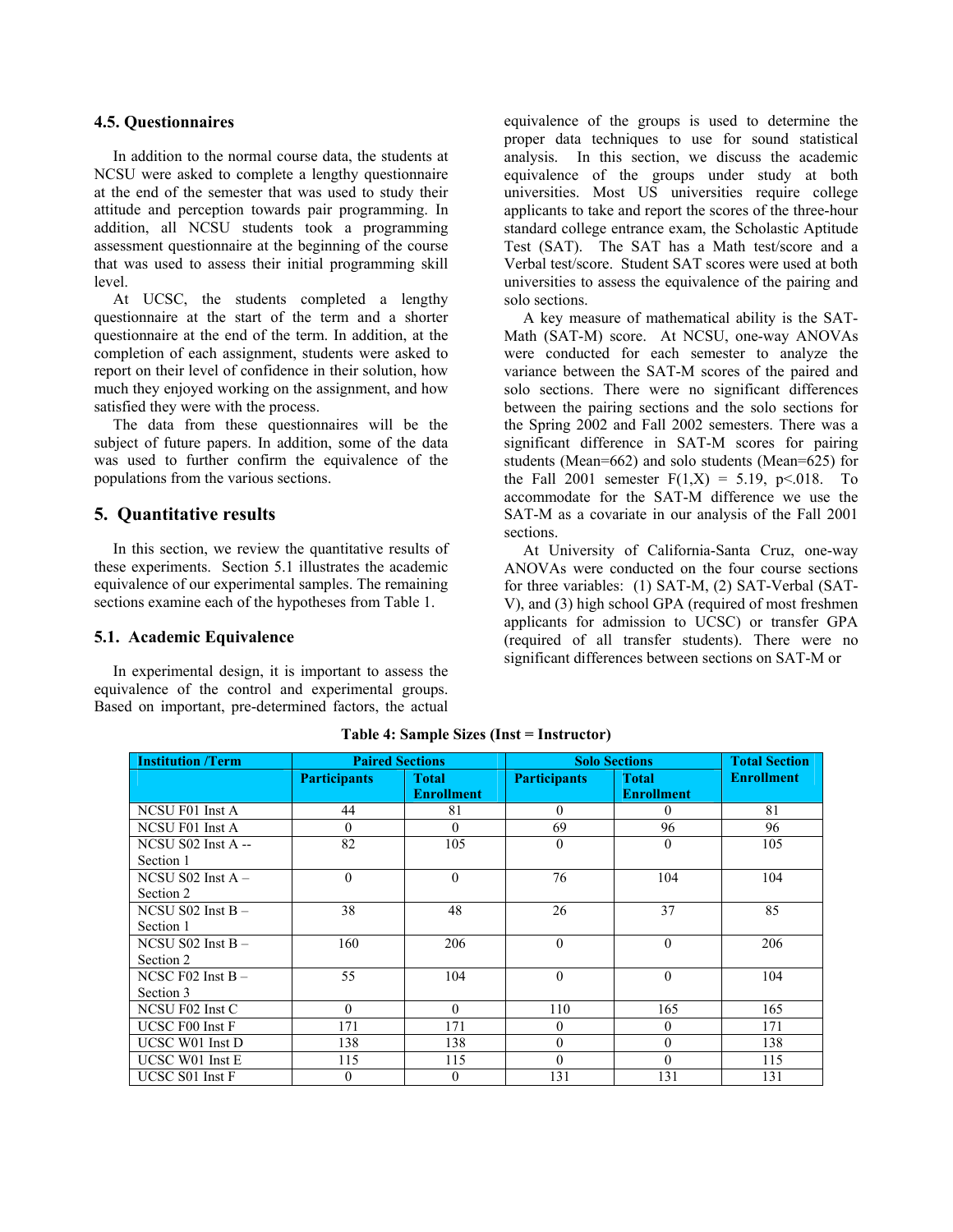on high school or transfer GPA. There was a significant effect on SAT-V scores  $F(3, 465) = 5.05, p<0.005$ . Further follow-up tests revealed that the average SAT-V scores in one of the sections that required pairing was significantly lower than the two other pairing sections (*Mean* = 521 vs. *Mean* = 559 and *Mean* = 573), but not significantly different than the non-pairing section (*Mean* = 547). Combining the three pairing sections indicated that there was no significant difference in SAT-V scores between all pairers and non-pairers (*Mean* = 553 and *Mean* = 547 respectively), only between pairing sections. As a result, the four sections were considered equivalent across all three variables.

#### **5.2. Success rates**

Historically, beginning Computer Science classes have a low success rate. We define success rate as the percentage of students who get a C or above in the course. A grade of "C" or higher is an appropriate definition of success because it is the minimum grade required to satisfy further course prerequisites. We evaluated whether pair programming could help improve the success rate of beginning students in an introductory programming course using the following hypotheses.

 *H0: The method of programming (solo, paired) and the success rates in the class are statistically independent.* 

 *H1: The method of programming (solo, paired) and the success rates in the class are statistically dependent.*

To test the statistical significance of differences in success rates for the paired group versus the solo group, we performed a chi-square test. The chi-square test is designed to test for independence between two categorical variables [1]. A statistically significant result (p<0.05) indicates that pair programming and success in the class are related. These success rates along with the results of the chi-square test are summarized below in Table 5. These results support the alternative hypotheses above and H1 which proposes that an equal or higher percentage of students in the paired labs will complete the class with a grade of C or better compared to solo programmers.

#### **5.3. Performance on Exams**

All examinations at NCSU and UCSC were taken individually. There were two midterms and a final exam each semester at NCSU. At UCSC, there were four biweekly quizzes and a final exam. In this paper we discuss only final exam scores to examine the following hypotheses.

| <b>Table 5: Success Rate</b> |
|------------------------------|
|------------------------------|

|                             | #<br><b>Paired</b> | $\frac{0}{2}$<br><b>Pairers</b><br>passing | # Solo | % Solo<br><b>Passing</b> | Stat.<br>Sign.                              |
|-----------------------------|--------------------|--------------------------------------------|--------|--------------------------|---------------------------------------------|
| NCSU <sup>3</sup>           | 171                | 70.76                                      | 255    | 60.00                    | Yes.<br>$\chi^2$ =<br>5.614,<br>p<<br>0.023 |
| NCSU-<br>Total <sup>4</sup> | 379                | 64.37                                      | 281    | 59.78                    | No.<br>$\chi^2$ =<br>1.452,<br>p<<br>0.228  |
| UCSC <sup>5</sup>           | 404                | 72.3                                       | 148    | 62.8                     | Yes.<br>$\chi^2$ =<br>4.57,<br>p < 0.05     |
| (NCSU+<br>UCSC)             | 783                | 68.45                                      | 439    | 61.73                    | Yes<br>$\chi^2$<br>5.670,<br>p<<br>0.017    |

 *H0: The method of programming (solo, paired) and the student performance in examinations are statistically independent.* 

 *H1: The method of programming (solo, paired) and the student performance in examinations are statistically dependent.* 

Because of the difference in mean SAT-M scores for the Fall 2001 sections at NCSU, as reported above in Section 5.1., the SAT-M was used as a covariate for the final exam and we used the ANCOVA test (analysis of covariance) in analyzing the Fall 2001 data only. SAT-M was not used as a covariate in the other classes, since the difference in mean score was not statistically significant. The ANOVA was used for these semesters. In every case, there was no statistically significant difference between the final exam scores for the pairing students and the non-pairing students as shown in Table 6. Thus, these results support the null hypothesis above and refute H2 which suggests that students who work in pairs will earn exam scores equal to or higher than solo programming students.

 $\overline{a}$ 

<sup>3</sup> The results of one instructor in Spring 2002 was removed from this analysis because it was felt the comparison was unfair and skewed the results. This instructor had a very large paired section (198 freshman and sophomores) and a small solo section (26 freshman and sophomores), NCSU S02 Inst B in Table 4 above. Often, small sections have a much higher success rate than large sections. Her success rate was similar  $(57%)$  for both of these sections.

<sup>4</sup> The students from the prior footnote are added back in.

<sup>&</sup>lt;sup>5</sup> The pairing status of three students was not available.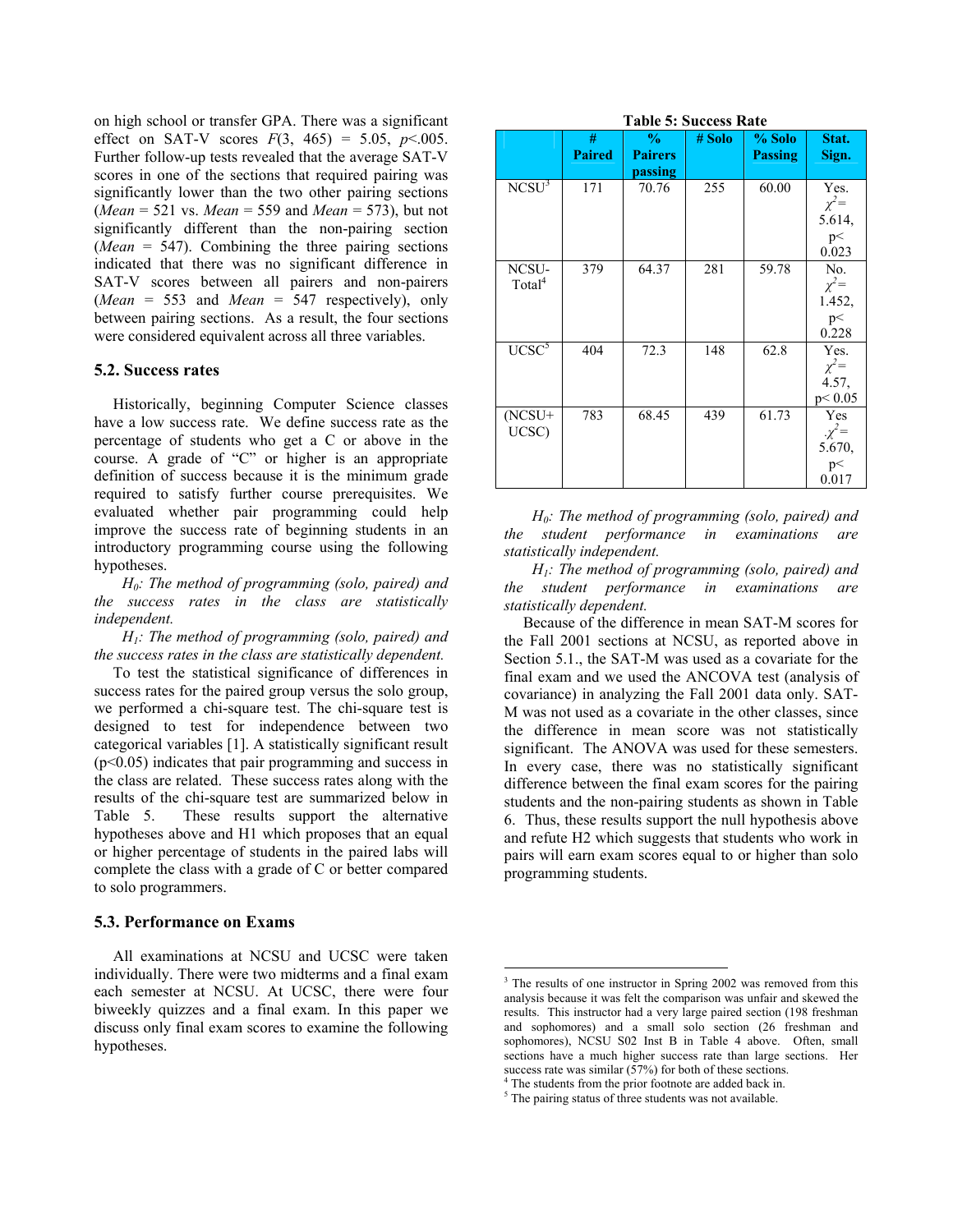|                                 | Pair        |      |     | <b>Solo</b> |      |     |
|---------------------------------|-------------|------|-----|-------------|------|-----|
|                                 | <b>Mean</b> | Std. | N   | <b>Mean</b> | Std. | N   |
|                                 |             | Dev. |     |             | Dev. |     |
| <b>NCSU</b><br>F01              | 74.1        | 16.5 | 44  | 67.2        | 18.4 | 69  |
| <b>NCSU</b><br>$S02a^6$         | 70.6        | 28.8 | 82  | 73.2        | 27.4 | 76  |
| <b>NCSU</b><br>S02 <sub>b</sub> | 71.9        | 26.7 | 198 | 74.9        | 28.5 | 26  |
| NCSU-<br>F <sub>02</sub>        | 75.1        | 15.7 | 55  | 67.5        | 35.6 | 110 |
| <b>UCSC</b>                     | 75.2        | 18.9 | 367 | 74.4        | 18.5 | 119 |

**Table 6: Final Exam Performance** 

#### **5.4. Project Scores**

In addition to success rates and performance in examinations, programming project scores were examined using an ANOVA test. The following hypotheses were examined.

 *H0: The method of programming (solo, paired) and the performance on course projects are statistically independent.* 

 *H1: The method of programming (solo, paired) and the performance on course projects are statistically dependent.* 

At NCSU for the Fall 2001 and Spring 2002 sections the use of pair programming on the programming projects was not an experimental variable. As indicated in Section 4.1, the pairing arrangements at NCSU were different each semester, varying between optional and mandatory. The pairing versus solo was only for the closed lab portion of the class. Students in all sections were allowed to use pair programming. Although we do not have the exact numbers, we estimate that 70% of the students in all sections used pair programming on the projects.

For the Fall 2002 pairing sections at NCSU and all pairing sections at UCSC, all programming projects were completed using pair programming and pair programming was not permitted for students in the solo sections.

As shown in Table 7, there were no statistically significant differences in overall project scores between the pairing sections and the solo sections for any of the semesters at NCSU. At UCSC, the programming projects completed by pair programmers were much better than the projects completed by individual students. For this analysis, we only looked at those students that remained in the class through the final

 $\overline{a}$ 

exam. The difference in program scores was statistically significant using ANOVA,  $F(1,475)=110.13$ ,  $p<0.001$ . At UCSC and in the Fall 2002 NCSU sections the average project score was higher for the pairing sections. It is possible that the NCSU differences are not significant due to the unstructured pairing arrangements.

**Table 7: Programming Project Performance** 

|                           | Pair     |             |     | <b>Solo</b> |              |     | <b>Stat</b>       |
|---------------------------|----------|-------------|-----|-------------|--------------|-----|-------------------|
|                           | M<br>(%) | Std.<br>Dev | N   | M<br>$(\%)$ | Std.<br>Dev. | N   | <b>Sign</b>       |
| NCSU-<br>F01              | 84.8     | N/A         | 44  | 73.7        | N/A          | 69  | No                |
| NCSU-<br>S <sub>02a</sub> | 84.5     | 24.9        | 82  | 81.5        | 28.5         | 76  | No                |
| NCSU-<br>S02 <sub>b</sub> | 78.0     | 30.9        | 198 | 75.9        | 37.1         | 26  | No                |
| NCSU-<br>F <sub>02</sub>  | 83.6     | 24.4        | 55  | 74.2        | 39.5         | 110 | N <sub>0</sub>    |
| <b>UCSC</b>               | 86.8     | 14.7        | 358 | 68.6        | 22.4         | 118 | p<<br>(0.<br>001) |

The UCSC data and previous research results [9] support the alternative hypothesis and H3 that students completing programming projects using pair programming produce better programs than students working alone. In addition, when pair programming on the projects is optional, students that use pair programming during closed labs perform similar to solo students on programming projects.

#### **5.5. Attitude towards pair programming**

At NCSU, at the end of the semester, students were given an optional attitude survey [14] in addition to their course and instructor evaluations. We discuss the results of one survey question in this paper: *If you are in a paired section this semester, will you choose a paired section course in the next semester, given there is a paired section?* This survey data was collected from students in the paired section. Table 8 shows that in the spring 2002 semester only 20% of the students expressed a preference for a solo section in the future. In Fall 2002, this number dropped to just over 15%. The student bias in favor of pair programming for both semesters was statistically significant at a very high confidence level, p< 0.0001 for both semesters

<sup>&</sup>lt;sup>6</sup> In the spring 2002 semester, we had a large sample size of 382 students with two instructors. Since we had two instructors each handling a solo and paired class and a large sample size, the results are presented by instructor to maintain the internal validity of the results presented.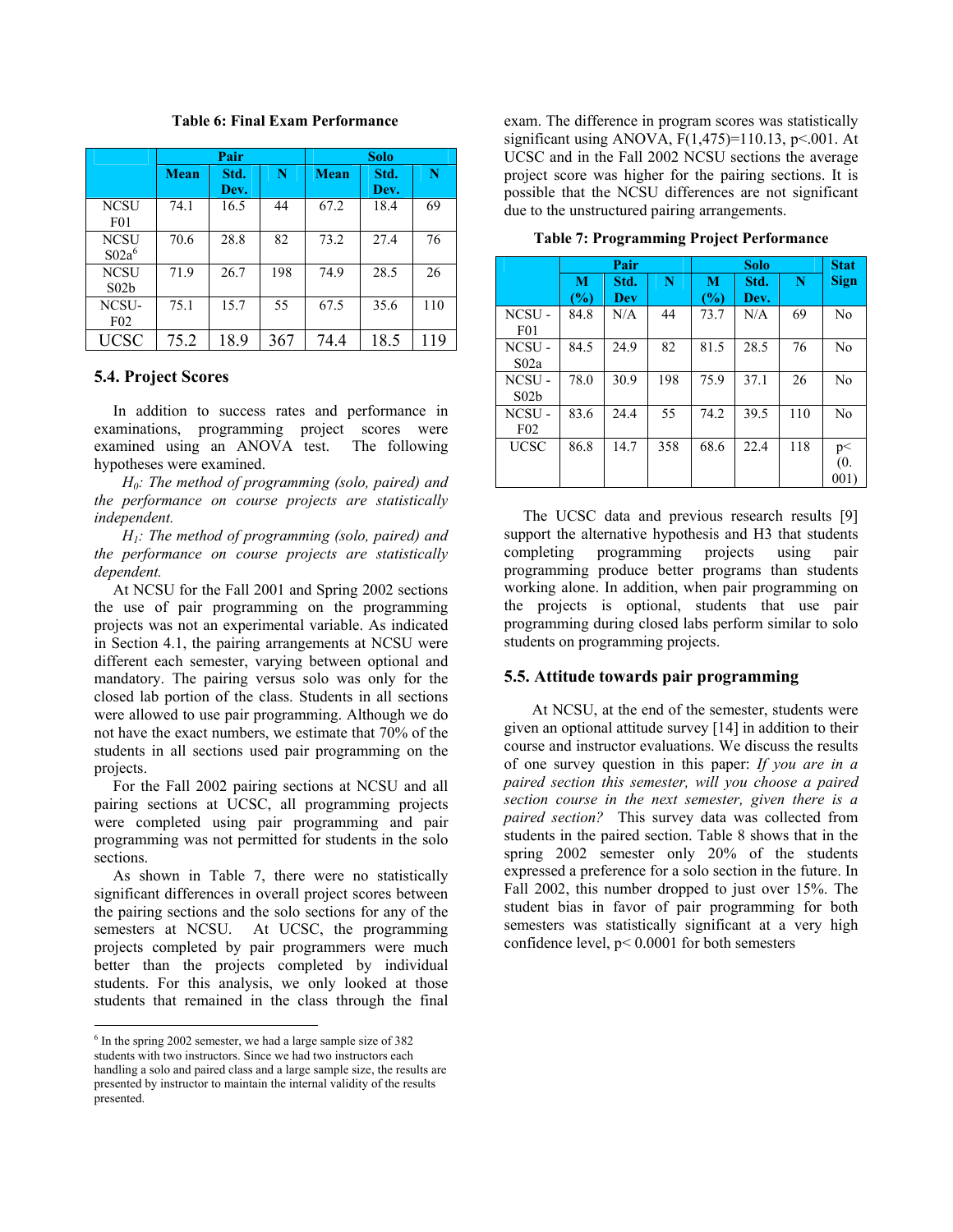| Number of<br><b>Respondents</b><br>(Semester) | Yes        | I don't<br>care | No         |
|-----------------------------------------------|------------|-----------------|------------|
| 207 (Spring                                   | 12.4       | 41              | 42         |
| 2002)                                         | $(59.9\%)$ | $(19.8\%)$      | $(20.2\%)$ |
| 71 (Fall                                      | 46         | 14              |            |
| 2002)                                         | $(64.7\%)$ | (19.7%)         | $(15.4\%)$ |

**Table 8: Would You Choose a Paired Section? (Spring 2002 - Fall 2002)** 

Similarly, Table 9 displays the results of one question of a survey at UCSC asked at the end of each programming project: *How much did you enjoy working on this programming assignment?* (1=not at all, 7=very much). The difference between the pairing and solo students was statistically significant using a one way ANOVA, F(1,478)=14.9, p<0.001.

**Table 9: Enjoyment of Project (1 = very dissatisfied, 7 = very satisfied)** 

| <b>Programming</b><br><b>Method</b><br>(all sections) | <b>Mean</b> | Std. dev. |
|-------------------------------------------------------|-------------|-----------|
| Paired $(N=373)$                                      | 5.15        | 111       |
| Solo $(N=106)$                                        | 4.69        | 1 02      |

These results support our hypothesis that students in paired labs enjoy pair programming and have a positive attitude towards collaborative programming settings **(H4)**. Similar results have also been reported by Sanders [11]. A limitation of these findings is that some of these students might not have had solo programming experience, and hence their choice might have been biased towards pair programming. Research done at the University of Wales [12] indicates that students that view themselves as strong programmers are less satisfied with pair programming and more likely to feel they are being "slowed" down by their partner. This would suggest that these self-proclaimed strong programmers could represent a disproportionately large share of the NCSU students who indicated they would not want to work in a pair programming section in the future. We plan to investigate this hypothesis further, as outlined in section 6.

## **5.6. Performance in subsequent solo programming courses**

Some instructors may be concerned that in courses employing pair programming, some students get a "free ride" by placing the entire workload onto their partner and do not learn the course material. At NCSU, this concern was partially addressed by having students submit feedback on their partners via a peer evaluation

system called the Peer Evaluation Tool  $(PET<sup>7</sup>)$ . These evaluations formed a part of the grading structure and the instructor could then judge what, if any, actions were needed. We surmise that students who felt they were penalized by their peer evaluation may have opted for a future solo section, as shown in Table 8.

To determine if students who pair programmed perform satisfactorily in future programming courses requiring solo programming, we examined the following hypotheses.

 *H0: The method of programming (solo, paired) and the performance in future solo programming courses are statistically independent.* 

 *H1: The method of programming (solo, paired) and the performance in future solo programming courses are statistically dependent.* 

We studied students in CS1 and the follow-on class (hereafter referred to as CS2) at both universities. All computer science majors are required to take these courses, and CS1 is a prerequisite for taking CS2. Almost all computer science majors take CS2 the term following CS1. During the time of this study, CS2 was not taught with students programming in pairs. All students had to work alone for every aspect of the class and collaboration of any form was considered cheating.

At NCSU, only students who took both CS1 and CS2 for a grade were included in this analysis. Data from auditors and credit/no-credit students was excluded from the analyses. To perform the analysis, we defined a student to be in a variant group S if his/her CS2 final grade is more than one third of a grade below his/her CS1 grade. For example, if a student got an A in CS1 and B+ in CS2 then he or she would be placed in Group S. This same student would not belong to group S if he or she got an A in CS1 but got an A- in CS2. Table 10 summarizes these results. Of the Fall 2001 CS1 students taking CS2 in Spring 2002, only six students (21.42%) who were paired in CS1 performed worse in CS2 compared to 12 students (46.15%) in the solo class of CS1 in CS2. These results were very close to being statistically significant (p<0.054). Similarly of the students from the Spring 2002 CS1 that took CS2 in Fall 2002 semesters, approximately 26% of the students who were paired performed more poorly in CS2 than CS1; almost 30% of the students who worked alone performed more poorly in CS2 than CS1.

 $\overline{a}$ 

<sup>7</sup> http://pairp.csc.ncsu.edu/default.jsp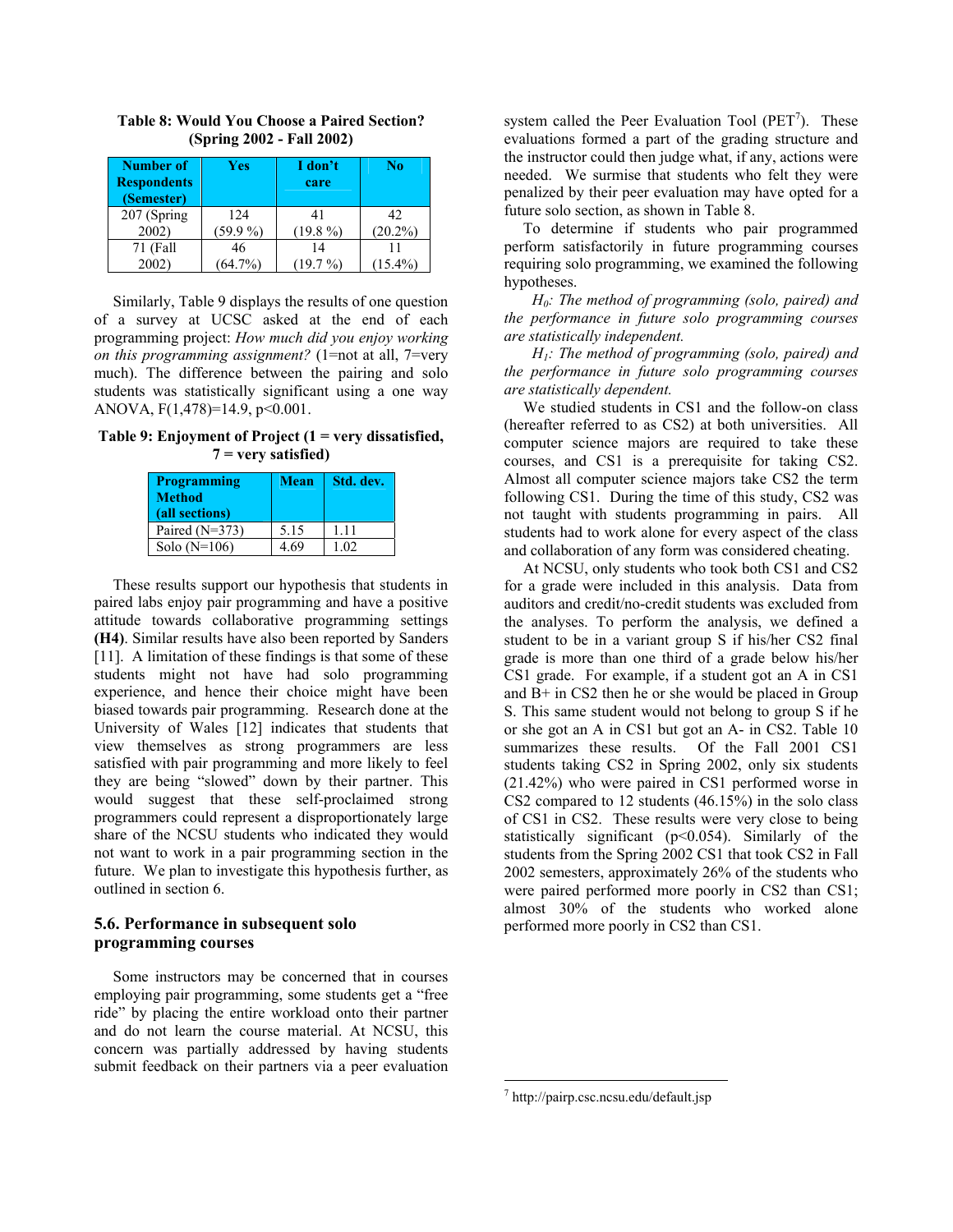| <b>Semester</b>        | <b>Paired</b><br>(%) | <b>Solo</b><br>(%) | <b>Statistical</b><br><b>Significance</b> |
|------------------------|----------------------|--------------------|-------------------------------------------|
| CS1:Fall 2001          | 21.42                | 46.15              | <i>No.</i> $\chi^2$ =3.709,               |
| $-$ CS2:Spring<br>2002 | (6/28)               | (12/26)            | p<0.054                                   |
| CS1:Spring             | 26.37                | 29.50              | <i>No.</i> $\chi^2$ =0.179,               |
| $2002 -$               | (24/91)              | (18/61)            | p<0.672                                   |
| CS2: Fall 2002         |                      |                    |                                           |

**Table 10: Students in Group S** 

At UCSC, we looked at the pass rates of students in CS2. We found that students from the pairing sections were just as likely to pass CS2 on their first attempt as the non-paring students. Furthermore, the students from the pairing sections were more likely to attempt CS2. These results are summarized in Table 11. The difference in attempt rates is statistically significant with  $\chi^2(1) = 6.17, p < 0.05$ .

**Table 11: Pass Rates for CS2 at UCSC** 

|      | <b>Attempt</b><br><b>Rates</b> | Pass Rates (on 1 <sup>st</sup><br>attempt) of Attempters |
|------|--------------------------------|----------------------------------------------------------|
| Pair | 76.7%                          | 73.6%                                                    |
| Solo | 62.2%                          | 72.4%                                                    |

Based on these results, we believe that pair programming is not detrimental to a student's performance in future solo programming courses. The data supports the alternative hypothesis and H5 which proposed that pair programming in an introductory Computer Science course does not hamper students' performance in future solo programming courses**.** 

### **5.7. Persistence in Computer Science**

In addition to being interested in the effects of programming on student performance and subjective experiences with pairing, we were interested in the effect pairing might have on student persistence in Computer Science related majors. Specifically we wondered if using pairing as a learning tool for beginning programmers would influence students' decisions to major in Computer Science related fields. We examined the following hypotheses:

 *H0: The method of programming (solo, paired) and the persistence of students in Computer Science related major are statistically independent.* 

 *H1: The method of programming (solo, paired) and the persistence of students in Computer Science related major are statistically dependent.* 

Pair programming students were significantly more likely to have declared a Computer Science major than solo programming students one year after CS1, regardless of whether they had initially been planning to

major in a Computer Science related major. Our findings are shown in Table 12.

**Table 12: Percentage of students declaring a Computer Science major 1 year after CS1** 

|      | <b>Paired</b> | <b>Solo</b> | <b>Significance</b>   |
|------|---------------|-------------|-----------------------|
| UCSC | 56.9%         | 33.8%       | $\chi^2(1) = 12.18$ , |
|      |               |             | p < 0.001             |
| NCSU | 25.6%         | 10.5%       | $\chi^2(1) = 7.434,$  |
|      |               |             | p < 0.06              |

These results support the alternative hypothesis and H6 that pair programming students are significantly more likely to pursue Computer Science related majors one year later than solo programming students**.** 

### **6. Conclusions and Future Work**

Our research coupled with previous empirical studies [9, 11-13] provides strong support for the following conclusions:

- An equal or higher percentage of pair programming students completed the CS1 class with a grade of C or better when compared with solo programmers.
- Student participation in pair programming will lead to at least similar performance on the exams, when compared with solo programming students.
- Students that use pair programming on programming projects will produce better programs than solo programming students. If pair programming is required only for a closed lab there is no discernable impact on programming projects produced outside of the closed lab.
- Students in paired labs have a positive attitude towards collaborative programming settings.
- Students who use pair programming in an introductory Computer Science course are not hampered in future solo programming courses.
- Students who use pair programming in an introductory programming course are significantly more likely than solo-programming students to pursue Computer Science related majors one year later.

We plan to continue our experimental work testing the impact of pair programming on student performance. Additionally, we plan to investigate the importance of pair compatibility through personality tests like the Myers-Briggs personality test and matching the skill level of students working in pairs. We have reported some gender-specific results [7], but further study is necessary. In addition we plan to gather data for